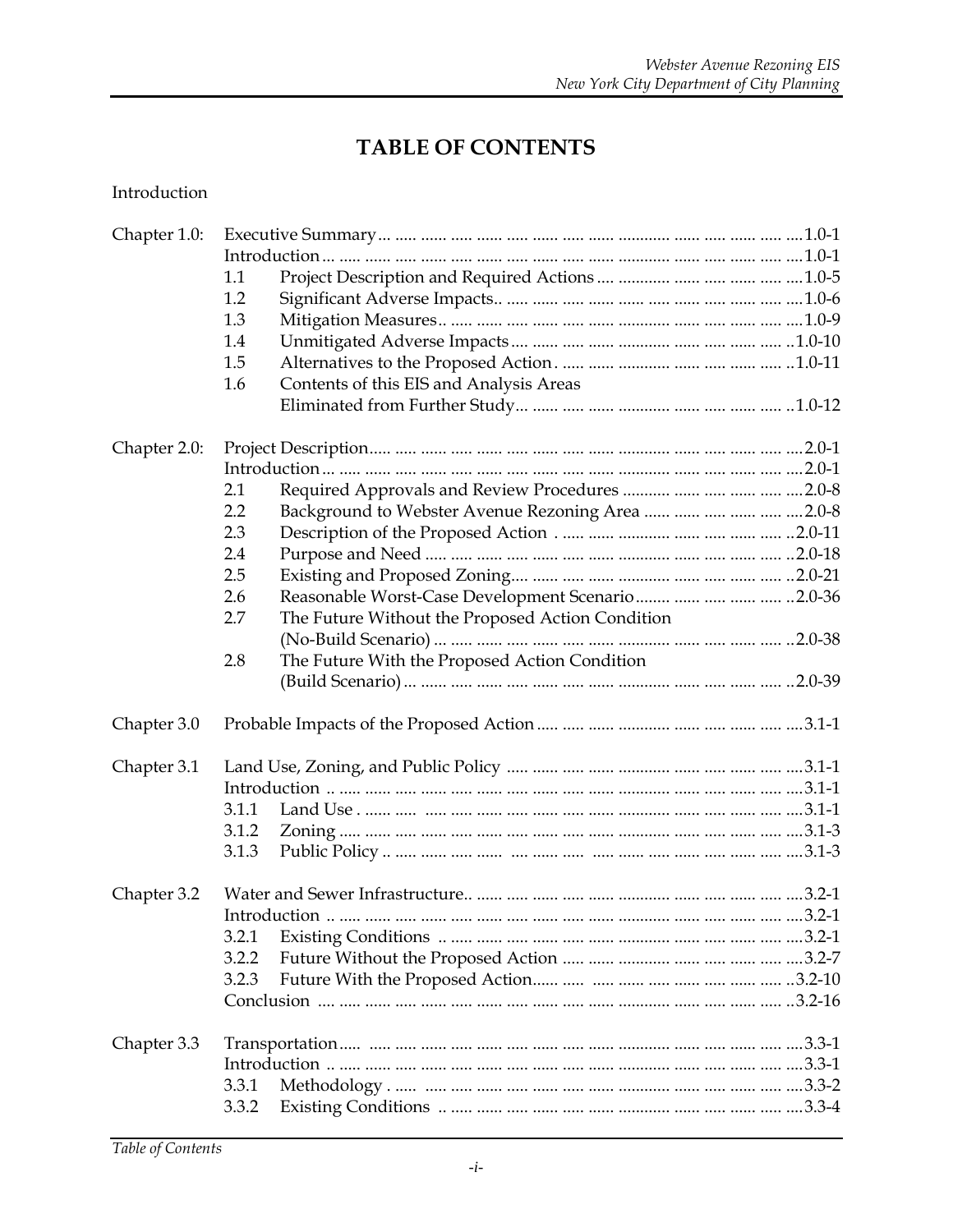|              | 3.3.3<br>3.3.4                                                    |
|--------------|-------------------------------------------------------------------|
| Chapter 3.4  | 3.4.1                                                             |
| Chapter 3.5  | 3.5.1<br>3.5.2                                                    |
| Chapter 3.6  | 3.6.1                                                             |
| Chapter 3.7  |                                                                   |
| Chapter 3.8  |                                                                   |
| Chapter 3.9  | Irreversible and Irretrievable Commitment of Resources      3.9-1 |
| Chapter 3.10 | Responses to Public Comments on the Draft Scope of Work and Draft |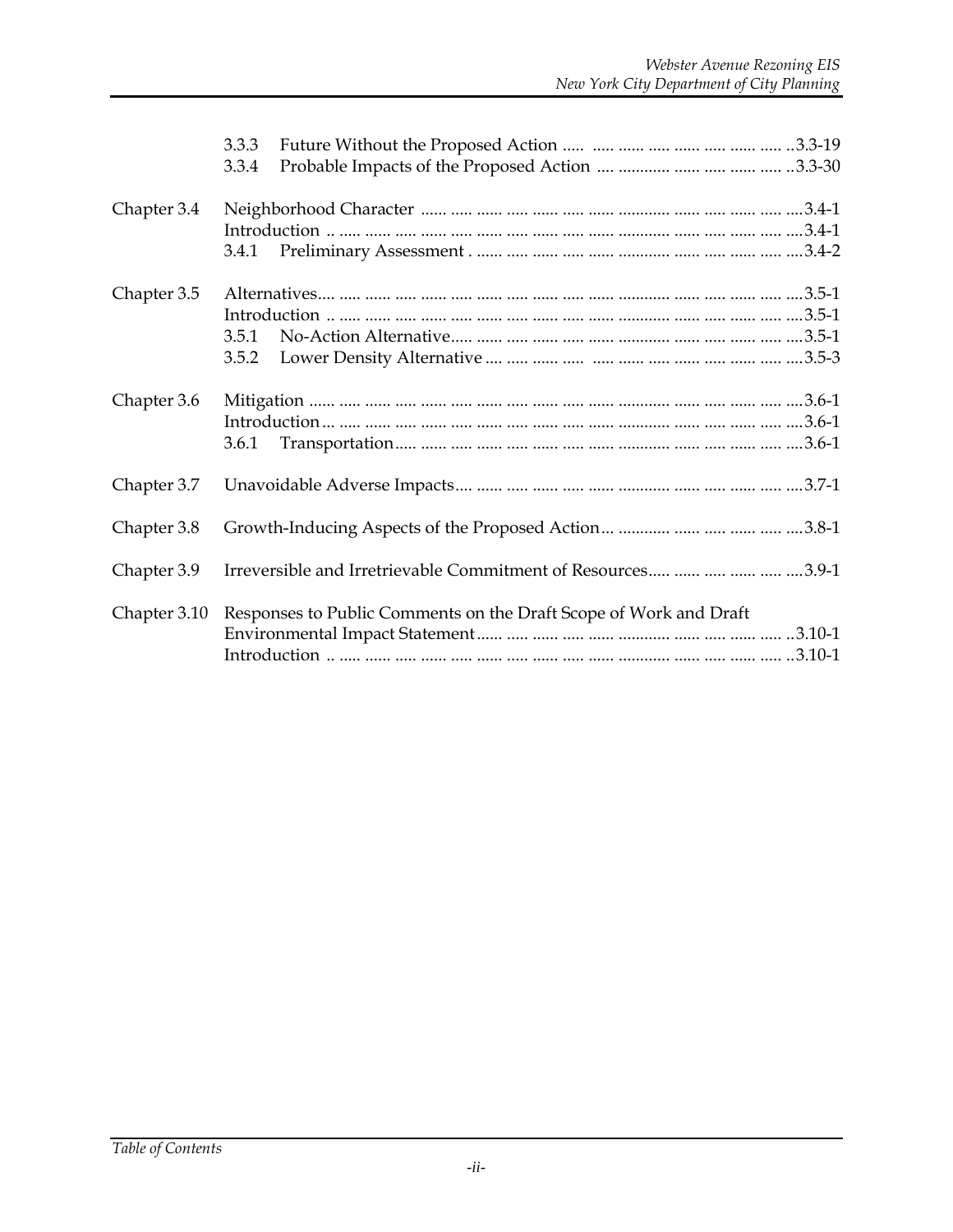# **Appendices:**

| Appendix A: New York City Waterfront Revitalization Program - Consistency<br>Assessment Form |
|----------------------------------------------------------------------------------------------|
| Appendix B: Webster Avenue-Bedford Park-Norwood Proposed Text Amendment                      |
| Appendix C: Environmental Assessment Statement and Errata                                    |
| Appendix D: New York City Landmarks Preservation Commission (NYCLPC)<br>Correspondence       |

Appendix E: Public Comment Letters on Draft Environmental Impact Statement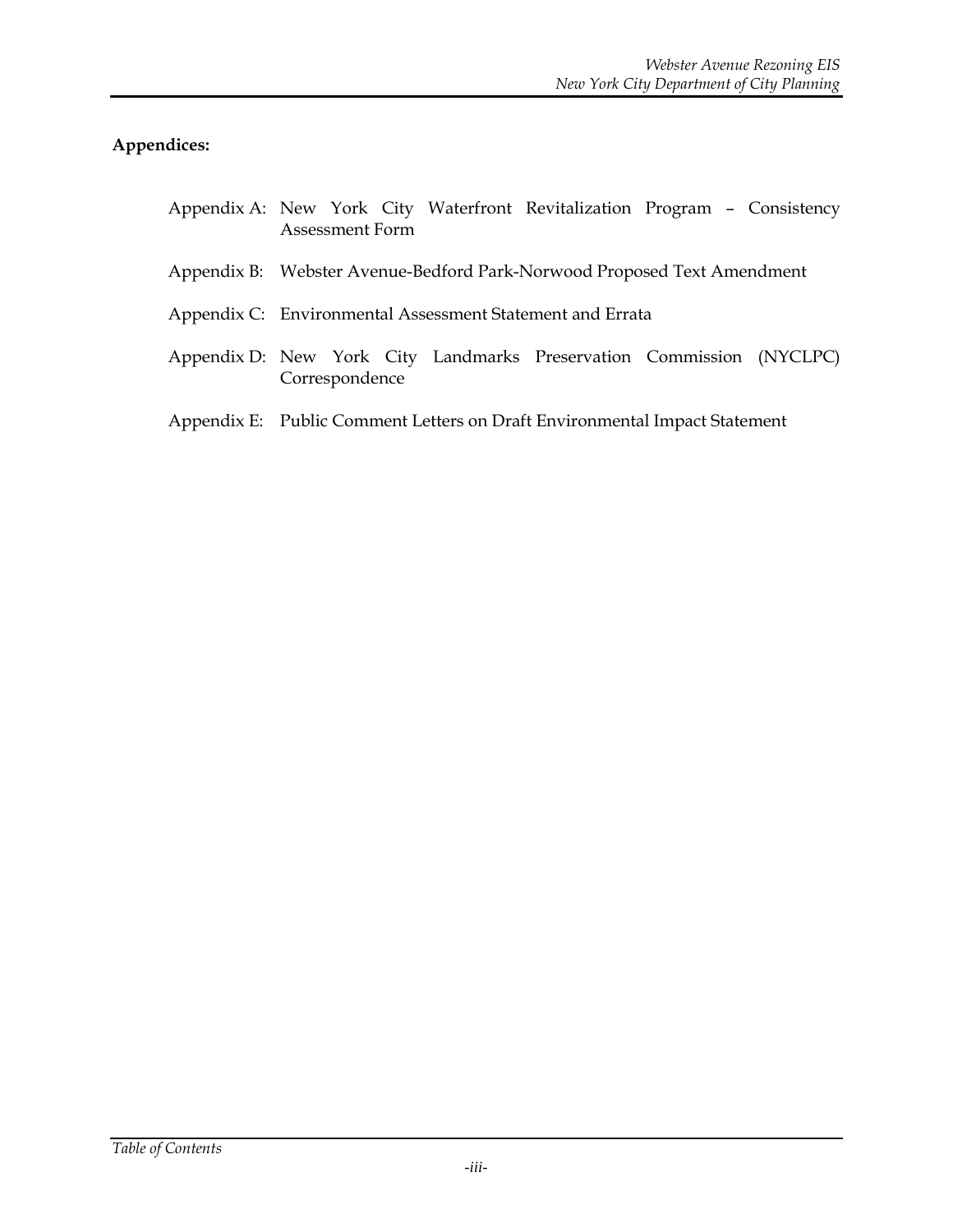## **List of Figures:**

| <b>CHAPTER 1.0</b>                                                                | <b>EXECUTIVE SUMMARY</b>                                                                                                                                                          |
|-----------------------------------------------------------------------------------|-----------------------------------------------------------------------------------------------------------------------------------------------------------------------------------|
| Figure 1.0-1:                                                                     |                                                                                                                                                                                   |
| <b>CHAPTER 2.0</b>                                                                | PROJECT DESCRIPTION                                                                                                                                                               |
| Figure 2.0-1:<br>Figure 2.0-2:<br>Figure 2.0-3:<br>Figure 2.0-4:<br>Figure 2.0-5: |                                                                                                                                                                                   |
| <b>CHAPTER 3.1</b>                                                                | LAND USE, ZONING, AND PUBLIC POLICY                                                                                                                                               |
| Figure 3.1-1                                                                      |                                                                                                                                                                                   |
| <b>CHAPTER 3.2</b>                                                                | WATER AND SEWER INFRASTRUCTURE                                                                                                                                                    |
| Figure 3.2-1                                                                      | Maximum Building Envelope of a Typical Building                                                                                                                                   |
| Figure 3.2-2                                                                      | Maximum Building Envelope of a Typical Commercial Building                                                                                                                        |
| Figure 3.2-3                                                                      | Maximum Building Envelope of a Typical Building                                                                                                                                   |
| Figure 3.2-4                                                                      | Maximum Building Envelope of a Typical Building                                                                                                                                   |
| Figure 3.2-5                                                                      | Maximum Building Envelope of a Typical Building                                                                                                                                   |
| Figure 3.2-6                                                                      | Maximum Building Envelope of a Typical Building                                                                                                                                   |
| Figure 3.2-7                                                                      | Maximum Building Envelope of a Typical Building                                                                                                                                   |
| Figure 3.2-8                                                                      | Maximum Building Envelope of a Typical Building                                                                                                                                   |
| <b>CHAPTER 3.3</b>                                                                | <b>TRANSPORTATION</b>                                                                                                                                                             |
| Figure 3.3-1                                                                      |                                                                                                                                                                                   |
|                                                                                   |                                                                                                                                                                                   |
|                                                                                   |                                                                                                                                                                                   |
|                                                                                   |                                                                                                                                                                                   |
| Figure 3.3-2<br>Figure 3.3-3<br>Figure 3.3-4<br>Figure 3.3-5                      | Existing Traffic Volumes, Weekday AM Peak Hour     3.3-7<br>Existing Traffic Volumes, Weekday MD Peak Hour     3.3-8<br>Existing Traffic Volumes, Weekday PM Peak Hour      3.3-9 |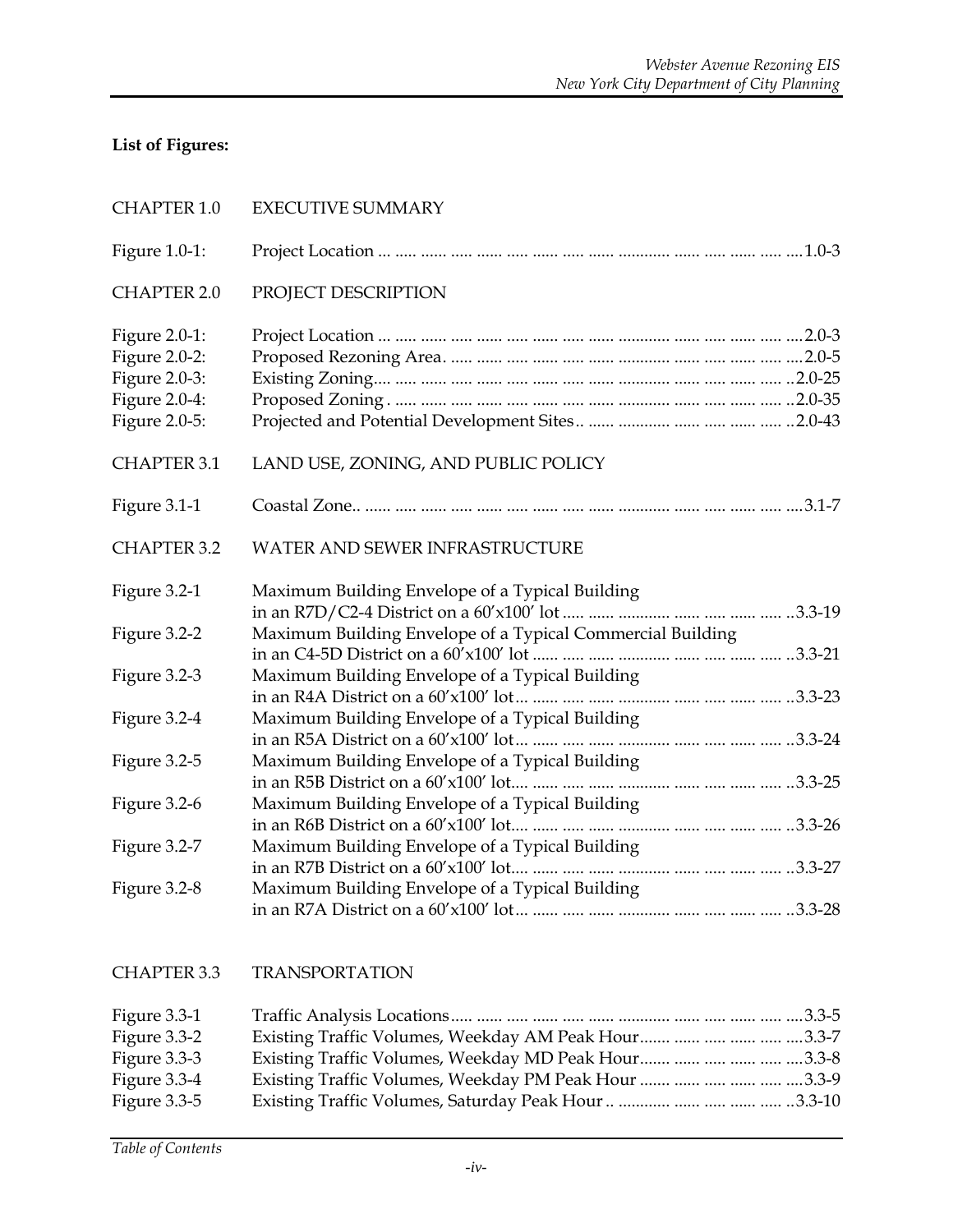| Figure 3.3-6A      | Parking Study Area and Off-Street Parking Facilities     3.3-14 |
|--------------------|-----------------------------------------------------------------|
| Figure 3.3-6B      | Parking Regulations - North of Mosholu Parkway     3.3-15       |
| Figure 3.3-6C      | Parking Regulations - South of Mosholu Parkway      3.3-16      |
| Figure 3.3-6D      |                                                                 |
| Figure 3.3-7       | 2020 No-Action Traffic Volumes Weekday AM Peak Hour   3.3-21    |
| Figure 3.3-8       | 2020 No-Action Traffic Volumes Weekday MD Peak Hour   3.3-22    |
| Figure 3.3-9       | 2020 No-Action Traffic Volumes Weekday PM Peak Hour     3.3-23  |
| Figure 3.3-10      | 2020 No-Action Traffic Volumes Saturday Peak Hour     3.3-24    |
| Figure 3.3-11      | 2020 With-Action Increment Traffic Volumes                      |
|                    |                                                                 |
| Figure 3.3-12      | 2020 With-Action Increment Traffic Volumes                      |
|                    |                                                                 |
| Figure 3.3-13      | 2020 With-Action Increment Traffic Volumes                      |
|                    |                                                                 |
| Figure 3.3-14      | 2020 With-Action Increment Traffic Volumes                      |
|                    |                                                                 |
| Figure 3.3-15      | 2020 With-Action Traffic Volumes Weekday AM Peak Hour    3.3-39 |
| Figure 3.3-16      | 2020 With-Action Traffic Volumes Weekday MD Peak Hour    3.3-40 |
| Figure 3.3-17      | 2020 With-Action Traffic Volumes Weekday PM Peak Hour   3.3-41  |
| Figure 3.3-18      | 2020 With-Action Traffic Volumes Saturday Peak Hour     .3.3-42 |
| <b>CHAPTER 3.4</b> | NEIGHBORHOOD CHARACTER                                          |
| Figure 3.4-1       |                                                                 |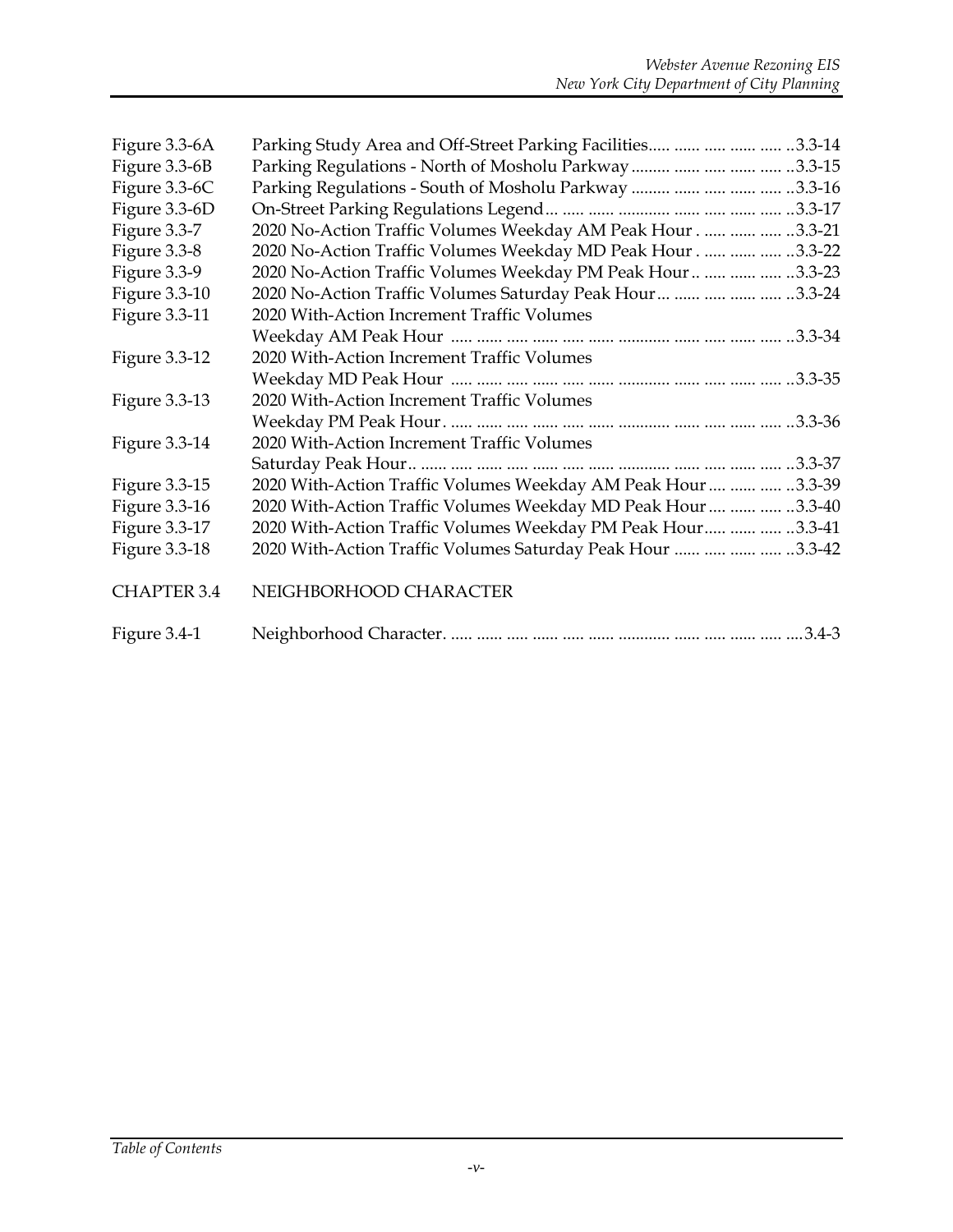## **List of Tables:**

| Chapter 1.0        | <b>EXECUTIVE SUMMARY</b>                                              |
|--------------------|-----------------------------------------------------------------------|
| Table 1.0-1        |                                                                       |
| <b>CHAPTER 2.0</b> | PROJECT DESCRIPTION                                                   |
| Table 2.0-1        | List of Blocks and Lots Affected by the                               |
|                    |                                                                       |
| Table 2.0-2        | List of Blocks and Lots Affected by the                               |
|                    |                                                                       |
| Table 2.0-3        |                                                                       |
| Table 2.0-4 a      | Summary of Proposed Zoning Bulk and Scale Requirements -              |
|                    |                                                                       |
| Table 2.0-4b       | Summary of Proposed Zoning Bulk and Scale Requirements -              |
| Table 2.0-5        | Inclusionary Housing Base and Bonus Floor Area Ratios in the          |
|                    |                                                                       |
| Table 2.0-6 a      | Summary of No-Build and Build Development on                          |
|                    |                                                                       |
| Table 2.0-6b       | Summary of No-Build and Build Development on                          |
|                    |                                                                       |
| <b>CHAPTER 3.2</b> | WATER AND SEWER INFRASTRUCTURE                                        |
| Table 3.2-1        | Existing Water Consumption and Wastewater Generation                  |
|                    | Due to Land Uses on the Projected Development Sites     3.2-3         |
| Table 3.2-2        |                                                                       |
| Table 3.2-3        | Existing Combined Stormwater and Sanitary, and Direct Drainage        |
|                    | Volumes from Project Area during Different Storm Events   3.2-6       |
| Table 3.2-4        | Water Consumption and Wastewater Generation in the Future             |
|                    |                                                                       |
| Table 3.2-5        | Water Consumption and Wastewater Generation in the Future             |
|                    |                                                                       |
| Table 3.2-6        | Surface Calculations for the Future With the Proposed Action   3.2-12 |
| Table 3.2-7        | Combined Stormwater and Sanitary, and Direct Drainage                 |
|                    | Volumes from Project Area during Different Storm Events               |
|                    |                                                                       |
| Table 3.2-8        | Combined Stormwater and Sanitary, and Direct Drainage                 |
|                    | Volumes from Project Area during Different Storm Events,              |
|                    | Comparison of Existing Conditions to Future                           |
|                    |                                                                       |